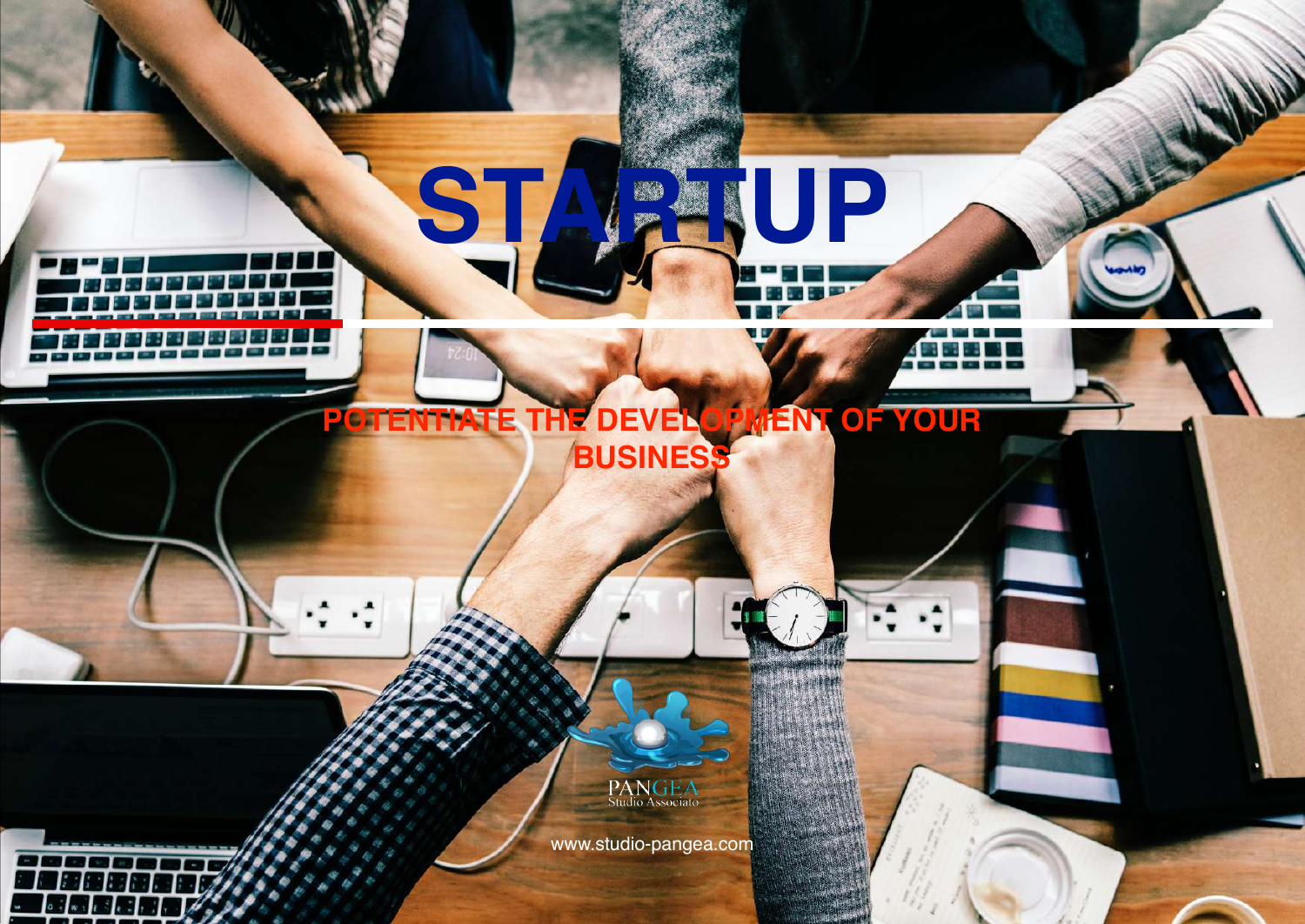# **STARTUP**

**Boost your expansion**

**Advance your internationalization process results by reducing costs**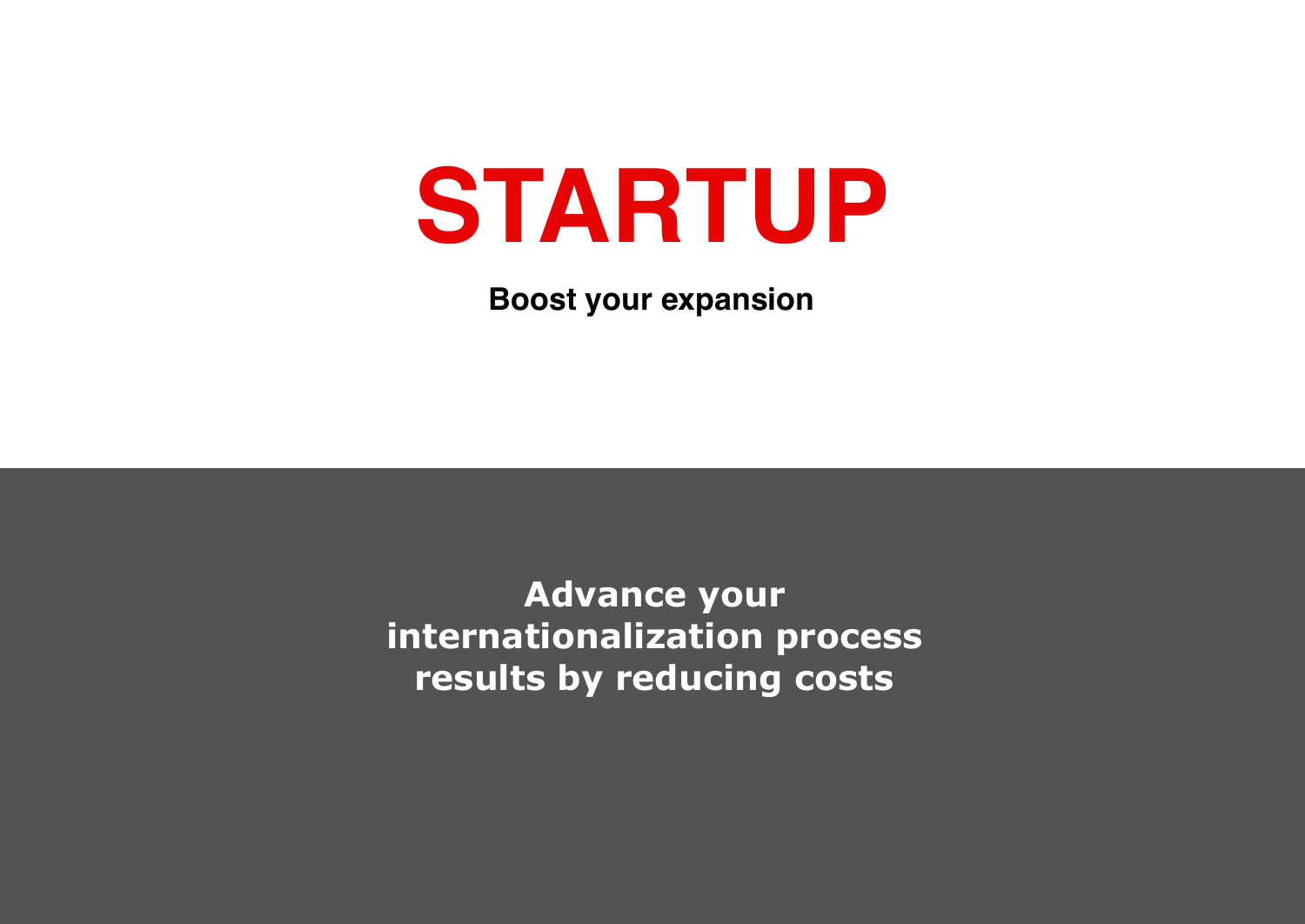

**Boost your expansion**

All the tools to launch a new market, a new segment or channel Find your new partners and clients: the ones you have always been looking for

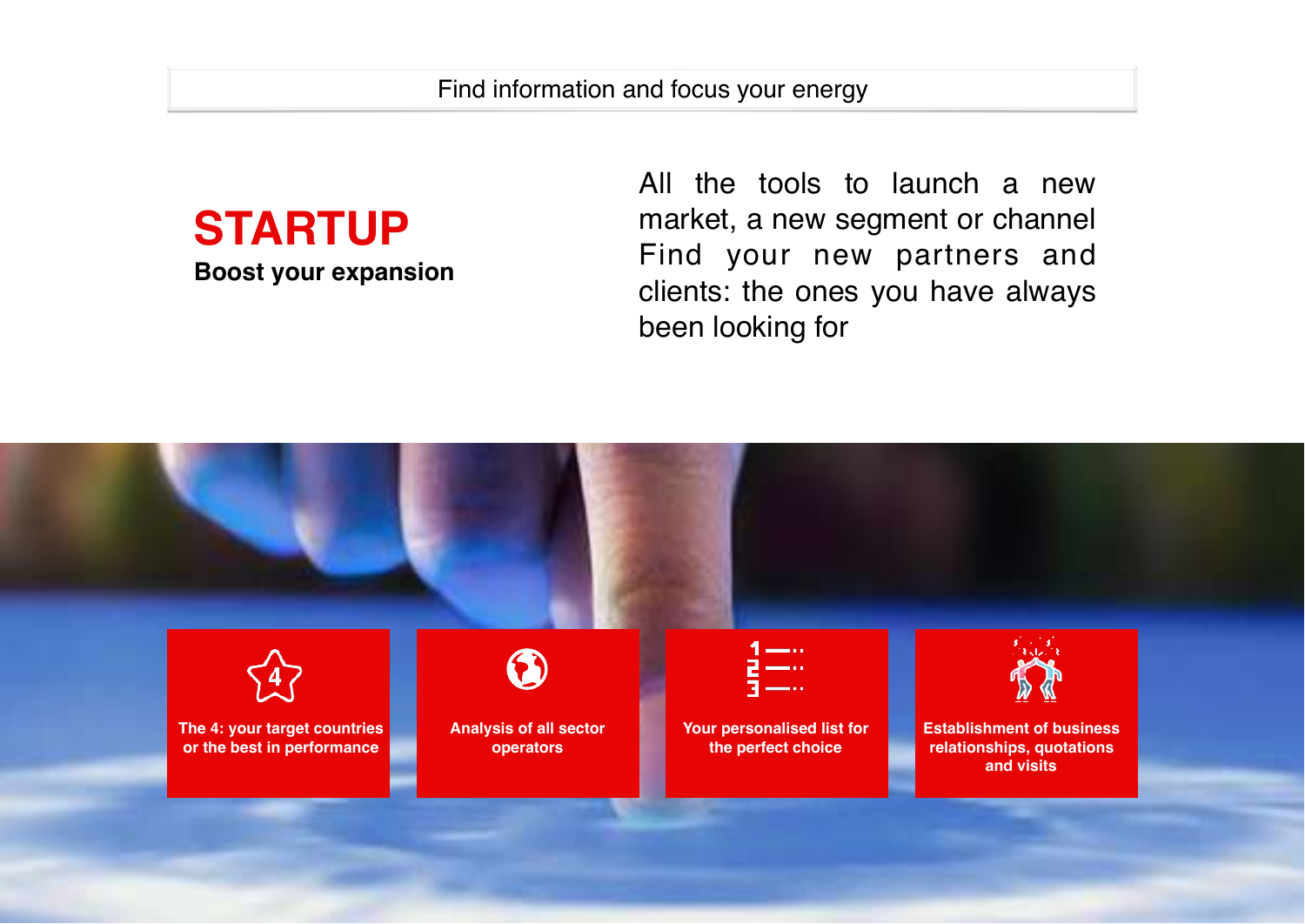

POTENZIA LO SVILUPPO

#### **IMPORT/EXPORT DATA**

- **• Complete historic data**
- **• Updates each 4 months**
- **• Competitors strategies**

**data**

**• Trade relations with Italy • Tailor made segmentation** 

### **EXTENSIVE DATA**

- **• Production data**
- **• Efficiency information**
- **• Factors' costs**
- **• Distribution structures**
- **• Consumption orientations**
- **• Consumer segmentation**

## **LISTS**

**• The contacts you really need • Detailed profiling • Complete information**

#### **RELATIONSHIPS MANAGING**

- **• Company presentation**
- **• Catalogue sending**
- **• Samples sending**
- **• Offering management**
- **• Visits agenda**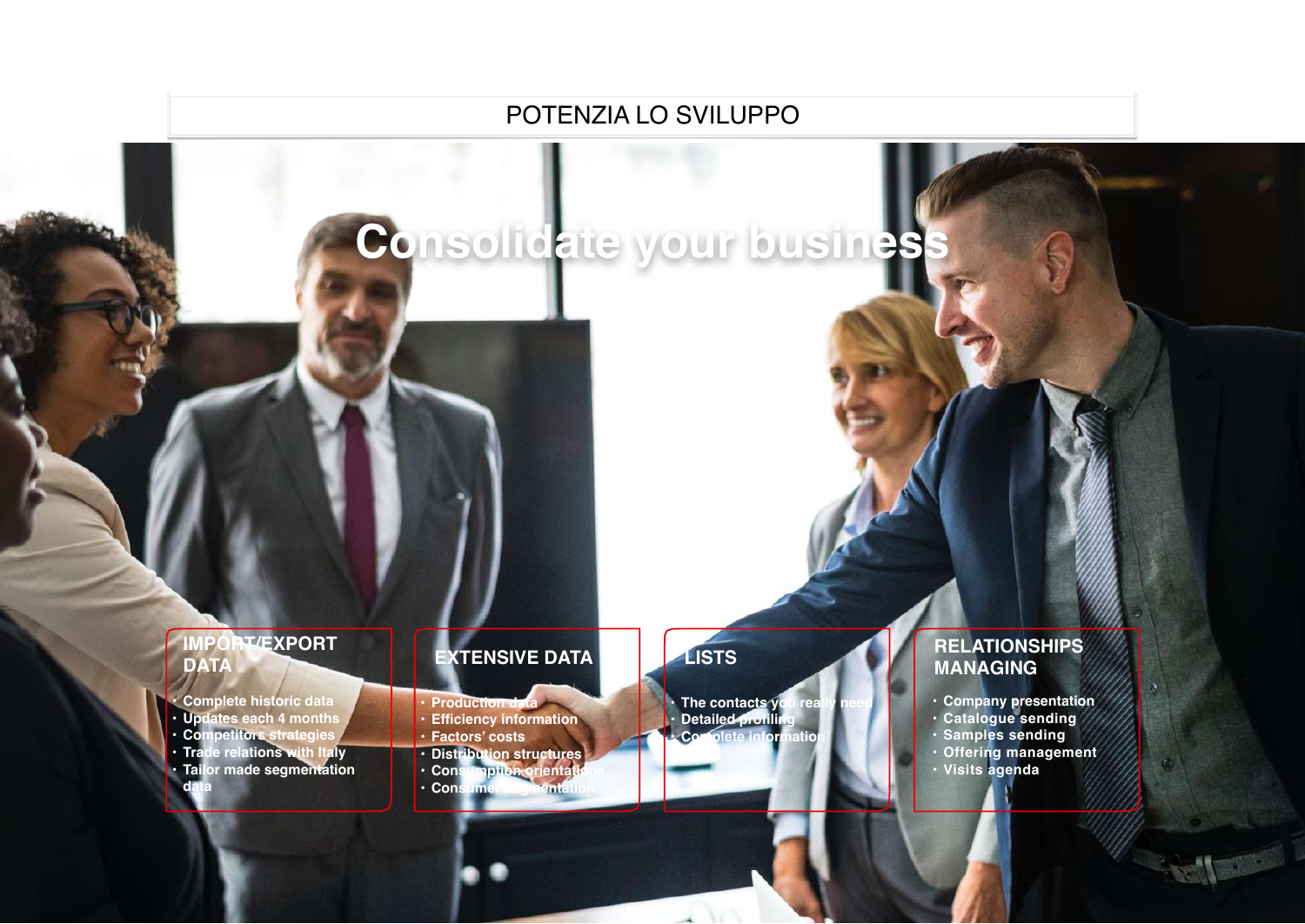# **STARTUP : Boost your business**

**STARTUP** - a structured approach to international markets addressed to the firms exploring new markets or to sustain the sales force in the existing markets, receive updated information, new contacts and detailed reports regarding the activities developed.

Reduce the investments needed to launch a new foreign market and advance response times.